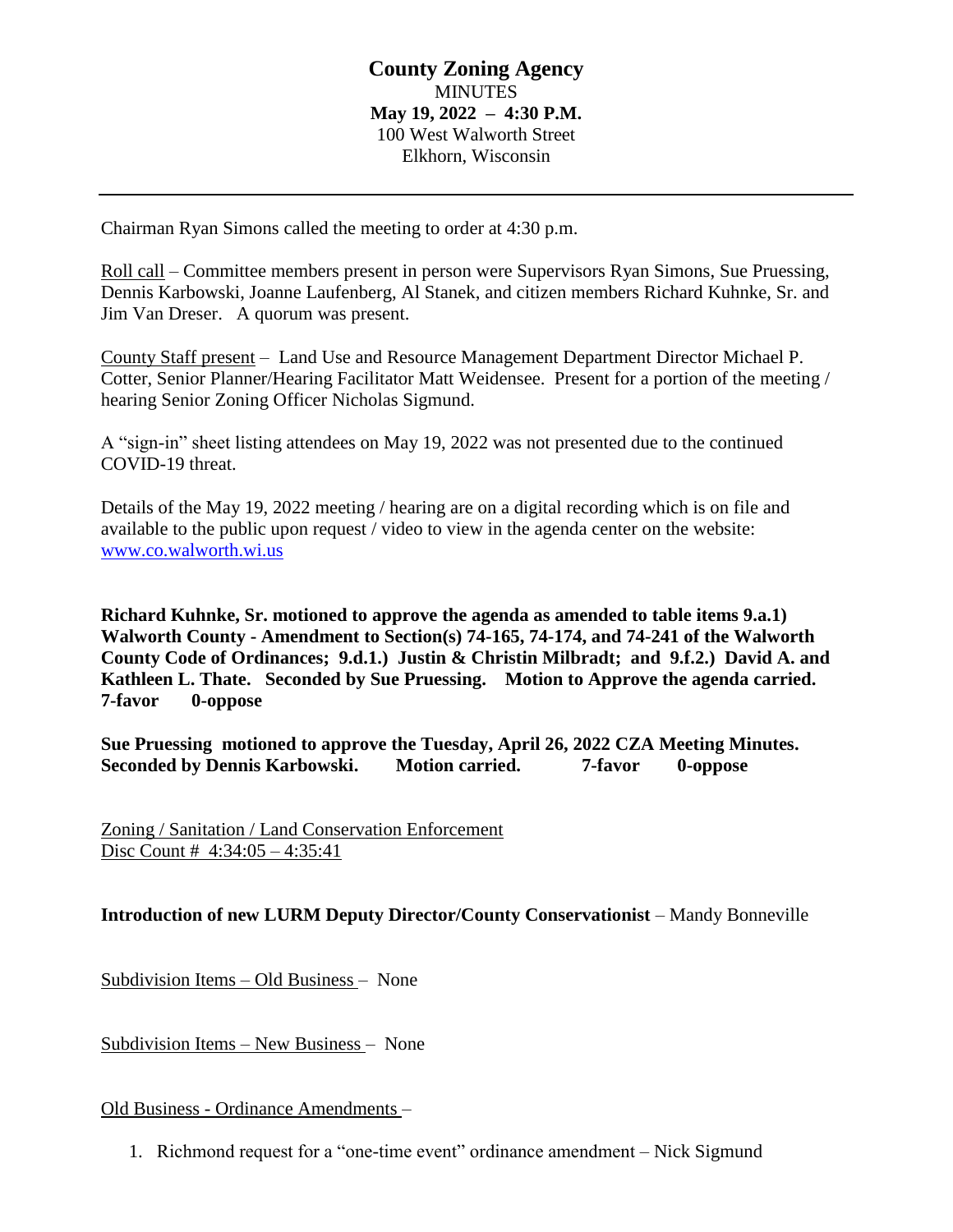**Staff discusses responses received from townships and sheriff's department. Staff provides concerns and example of road blocking on a previous event, potential upcoming events, and potential options to address these types of requests on public lands. Discussion regarding parking and the suggestion of public lands. Committee discusses scenarios and issues that arose concerning parking, etc. Three concerns to be address – 1. Parking; 2. Sanitation; and 3. First responder issues/safety.**

**Joanne Laufenberg motions to direct staff to prepare an ordinance for discussion by the Committee. Seconded by Dennis Karbowski. Motion carried. 7-favor 0-oppose.** Disc Count # 4:37:12 – 5:00:54

Old Business – Discussion Items –

1. **1 YEAR COMPLIANCE REVIEW: Catherine Duesterbeck – Owner, Benjamin Johnson – Applicant**, Section 29, Sugar Creek Township. Annual Compliance review for microbrewery. The A-4 portion of Tax Parcel G SC2900004.

**Staff discusses parking issues on-site and the correct location of parking in the A-4 District. Staff discusses contacts by the Sheriff's Dept. concerning parking on the county highway. Staff discusses requirements and differences of A-1 v. A-4 parking.**

**Ben Johnson discusses contact with Staff regarding the parking and misunderstanding of the use of A-1 for parking. Applicant is willing to apply for amended conditional use and further rezone.**

**This matter will remain on for a 1 year review.**

**No action is taken by the Committee.** Disc Count #  $5:01:01 - 5:13:53$ 

2. **DECISION HEARING: Christian League for the Handicapped, Inc. dba Inspiration Ministries – Owner, Abbey Provident Venture, LLC C/O Richard Donner – Applicant**, Section 2, Walworth Township. Rezone approximately 4.13 acres of P-2 Institutional Park District land to the C-2 Upland Resource Conservation District with conditional use for a separate approximately 20.9 acres parcel for an existing recreational camp to operate as the Lake Geneva Hospitality Academy. Part of Tax Parcel E W 200013.

General:

<sup>1.</sup> The Conditional Use for a recreational camp is approved as per the plan submitted for use by a groups of association identified as the Lake Geneva Hospitality Academy for educational opportunities for students interested in careers in the hospitality industry and culinary arts programs. The recreational camp may be used occasionally by Inspiration Ministries for events, activities, meetings, short term housing programs and other agreed upon arrangements in furtherance of Inspiration Ministries mission to assist developmentally disabled adults transition to independent living.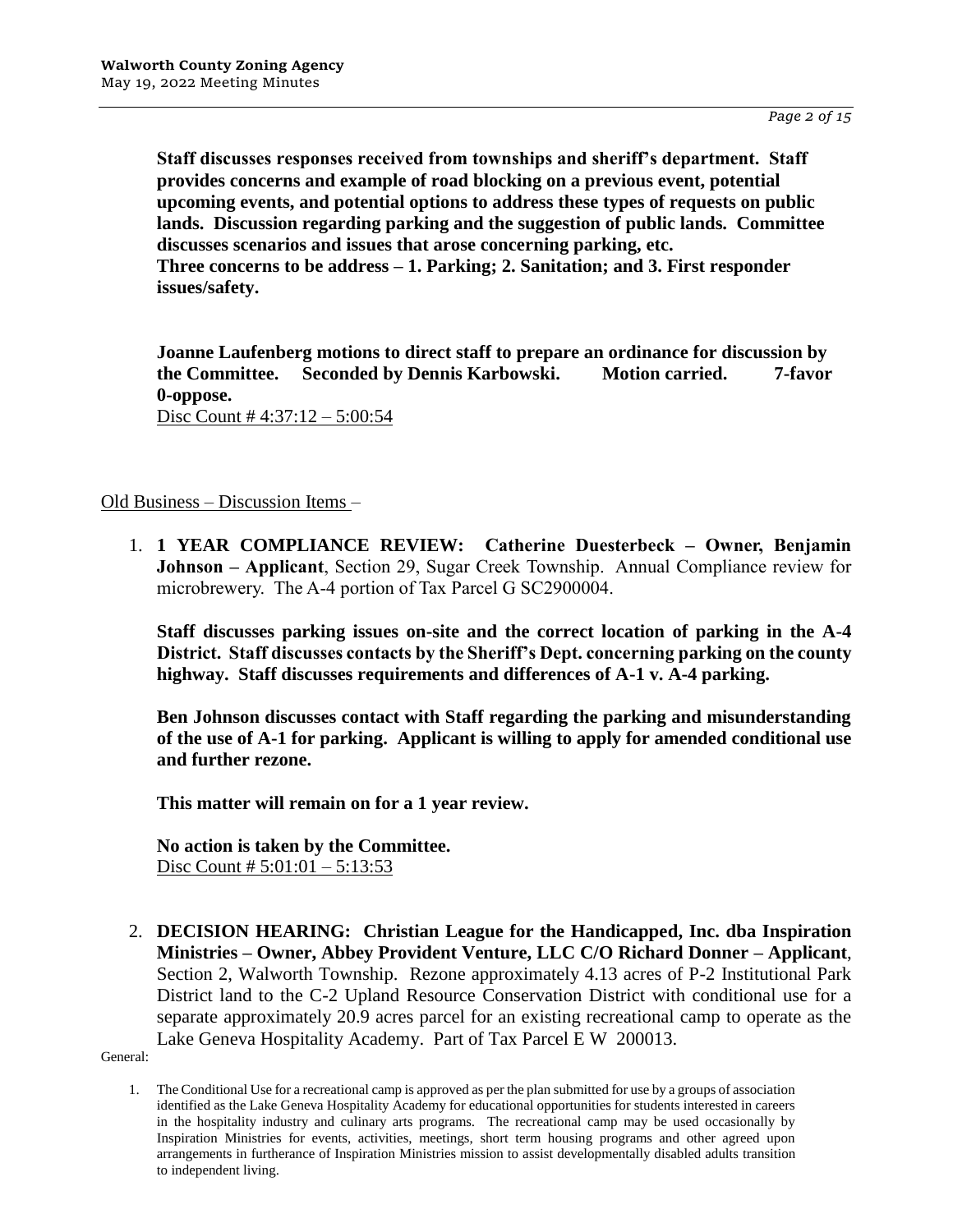- 2. Use of the grounds shall be limited to the recreation camp activities as stated in the plan of operations. No business activities other than those specified in the plan of operations may be conducted from the recreational camp.
- 3. Application with Walworth County for approval of a certified survey map (CSM) **parcel split**, recording of the CSM **parcel split** and the entire project plan shall occur within one year of this conditional use approval.
- 4. All housing for the recreational camp users shall occur in the buildings identified on the plan for housing. There shall be no overnight stays in any structure not identified on the site plan as a camping cabin, the lodge or caretaker's residence.
- 5. The project must meet with all State, Federal and local requirements prior to use as a recreational camps.
- 6. The applicant must obtain all required County Zoning permit including a sign permit for an entrance sign to the recreational camp. Signage must be identified on the plan of operations and the applicant must obtain the required sign permit from the County Zoning Office.
- 7. Hours of operation shall be 24 hours per day with quite hours between the hours of 11:00 p.m. to 7:00 a.m. The property owner shall be responsible for enforcing quite hours.
- 8. No outside announcement speaker system may be used on site. Acoustical musical instruments may be played outside between the hours of 10:00 a.m. and 11:00 p.m. All performance by the camping clients requiring amplifiers or speaker systems must be conducted in the cabins or lodge buildings only.
- 9. Sufficient adult supervision must be present at all times when the camp is used by children.
- 10. The total capacity of the camp shall be 80 **124** camp guests and 12 staff as identified in the plan of operations per the available parking.
- 11. The Recreational Camp conditional use permit allows for non-camp day users during specific stated and conditional use permit approved yearly recreational, educational, or religious purposes events so long as the non-camping day visitors do not exceed the number of on-site camping individuals. There shall be no more than  $\frac{40.124}{20}$  non-camping day visitors allowed on site during recreational camp events.
- 12. The number of recreational camp events allowing non-camping day visitors shall be set at 12 per year. When events are held the entire recreational camp must be used by a single associated camping group.
- 13. The applicant must obtain an approved Land Disturbance, Erosion Control and Stormwater permit from Land Conservation if required by Ordinance.
- 14. The project site must meet with all sanitary sewerage requirements. The applicant shall provide verification of available sewerage capacity for the project prior to use of the site as a recreational camp under this conditional use approval.
- 15. All perimeter fencing shall be maintained as identified on the project plan.
- 16. The applicant must obtain adequate liability insurance and keep the insurance current during the life of this conditional use.
- 17. All lighting must be shielded and directed on to the property.
- 18. Parking must meet with requirements of the county zoning ordinance. All parking shall meet the exterior boundary setbacks established for a recreational camp. All parking must be in compliance with County requirements within 60 days of this approval.
- 19. If the Land Management Department determines that changes in either the character of the use or the intensity of the use are not consistent with this approval, then those changes must be brought before the County Zoning Agency for approval.
- 20. Failure to actively exercise this conditional use within three years of the approval date shall result in automatic dismissal without prejudice. The property owner may request a time extension for actively exercising the conditional use. A time extension for actively exercising the conditional use must be requested in writing during the original three-year period. Any extension requested during the three-year active exercise period greater than one year beyond the original three-year period shall require additional Town and County committee approvals.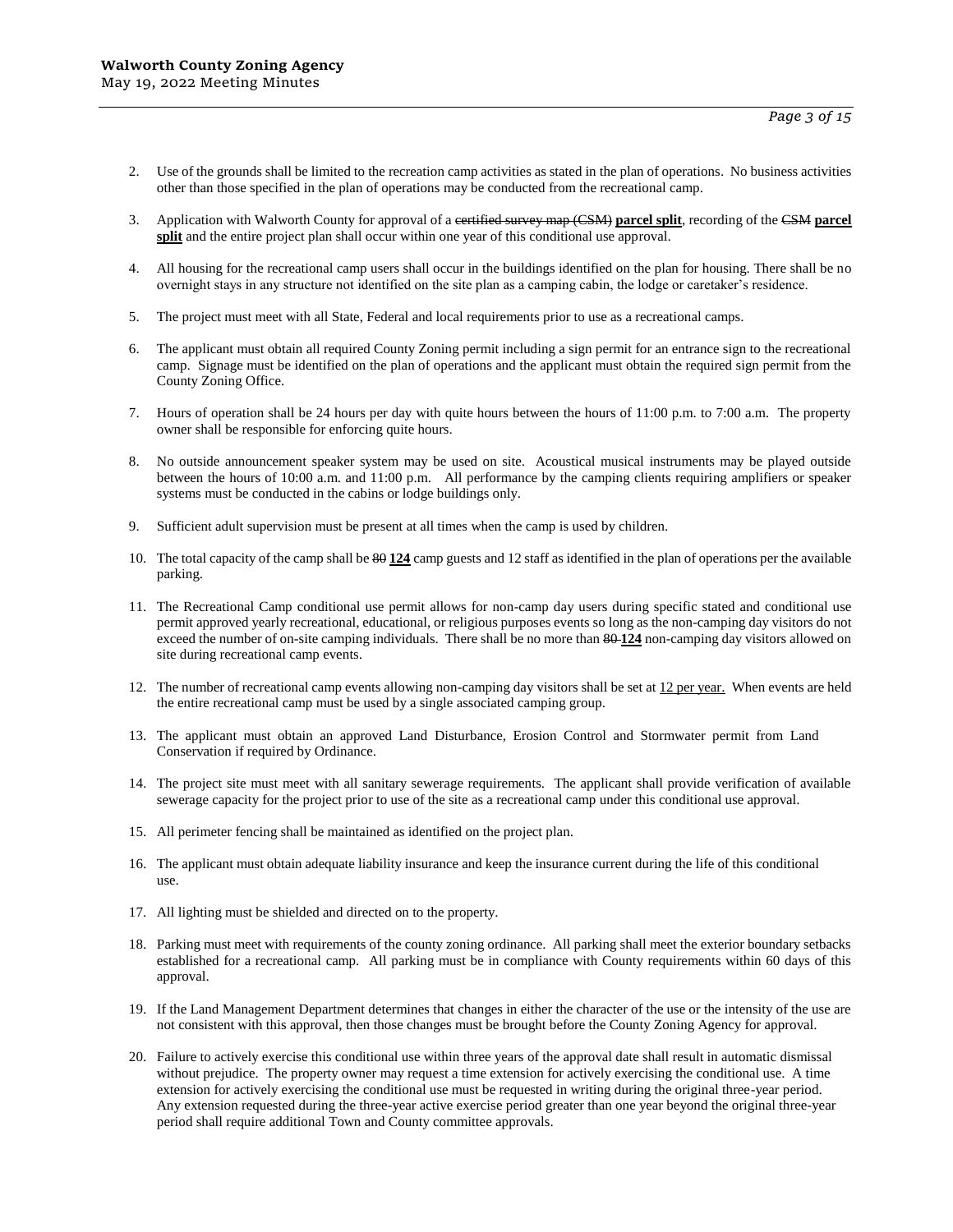Specific:

- 21. The parking standards have been modified by this conditional use to allow overflow parking on the grass during the occasions of events as stated in the project narrative and depicted of the project plan. Normal recreational camp (nonevent) use shall use the surfaced parking as depicted on the project plan.
- 22. Outdoor campfires shall be located in the specified fire ring areas identified on the recreational campsite plan.
- 23. The required exterior buffer for the recreational camp as shown on the approved site plan shall be a no mow area allowed to become a natural buffer.
- 24. There shall be no commercial use of the recreational camp for weddings, conferences and or other non- Lake Geneva Hospitality Academy or non- Inspiration Ministries use or events without additional zoning review and approval by the Town and County.
- 25. The existing RV Site Area has not been included in the plan of operations and shall not be used without specific approval from the Town and County.

**5:15 p.m.** - Supervisor Sue Pruessing recuses herself from this decision hearing though having the ability to remain impartial, due to contacts outside of the public hearing and leaves the meeting.

**Staff provides guidance on the proceeding of the decision hearing and reminding the Committee that the public hearing is closed. A review of the hearing and requested information is provided to the Committee concerning the neighboring distances, other park/rec camps in Walworth County, law enforcement records, drone footage, comparison of proposed Town conditions with Staff recommended conditions. Staff presents information concerning the neighbors, other camps, drone footage and comparisons. A summary of violations was provided by discussion with the sheriff's department and types of calls.**

**Responses provided by Committee questions concerning town/county comparison of conditions.**

**Jim Van Dreser motions to DENY based upon the camp not being a recreational camp by definition. Seconded by Dennis Karbowski. Discussion by Van Dreser noting Ordinance sections.** 

**The basis provided for the Denial of this request are as follows:**

- **The definition of a recreational camp: "refreshment of strength and spirits, it's past time diversion exercise or other resources affording relations and enjoyment. Refers to all those activities that people choose to do to refresh their bodies and minds and to make their leisure time more interesting and enjoyable."**
- **ATCP references regarding recreational and educational camps – "camp means a premises including temporary and permanent structures that is operated as an overnight living quarters where both food and lodging or facilities for food and lodging are provided for children or adults or both children and adults where a planned program of recreation or education that is offered free of charge or for the payment of a fee by a person or by the State or local unit of government."**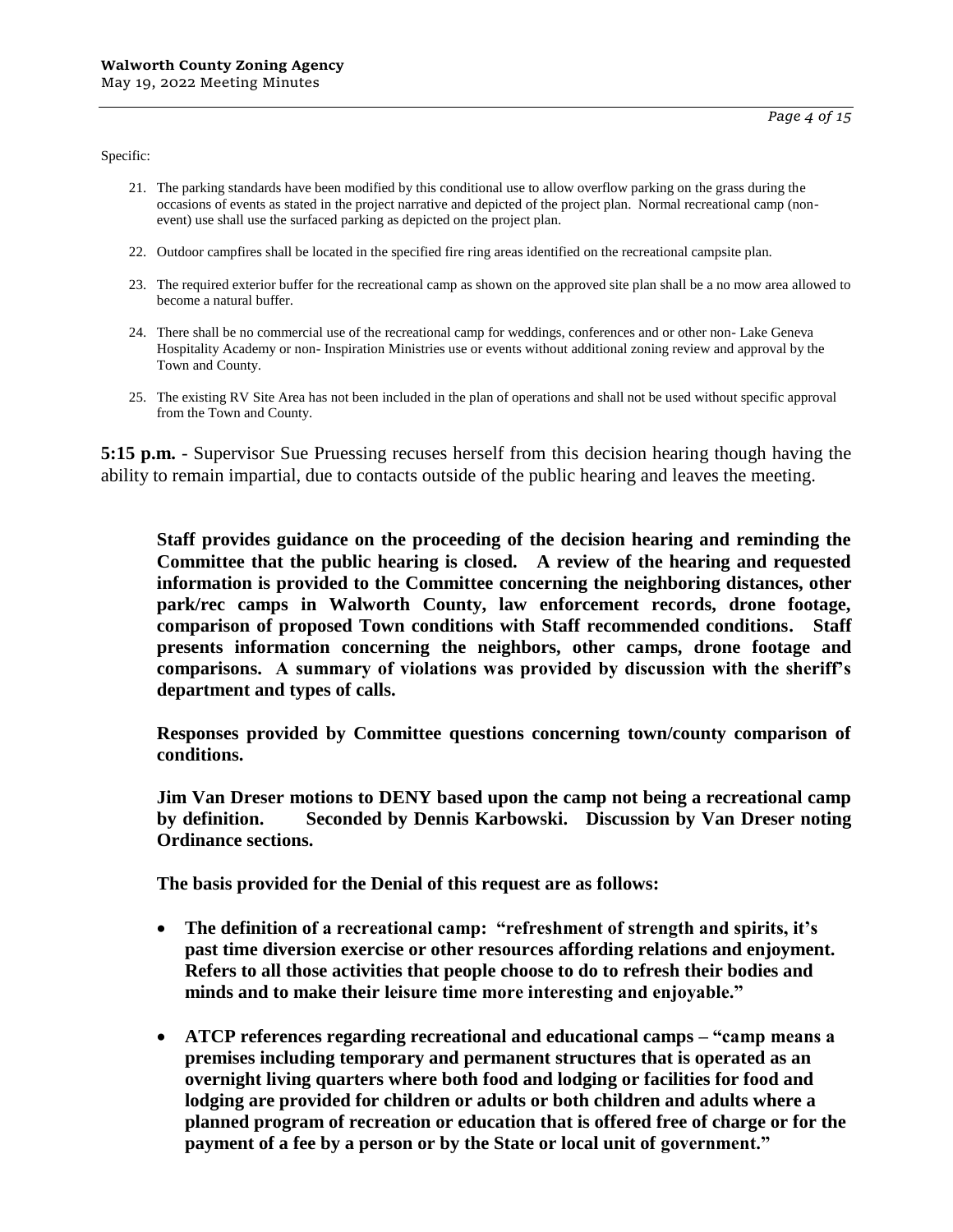- **Walworth County Code of Ordinances – Section 74-186 review and approval of conditional uses, second paragraph saying "The Committee may authorize the County Zoning Administrator to issue a conditional use permit after review and public hearing, provided that such conditional uses and structures are in accordance with the purpose and [THE] intent of this ordinance as outlined in Sections [74-153](https://library.municode.com/wi/walworth_county/codes/code_of_ordinances?nodeId=WACOCOOR_CH74ZO_ARTIIISHZOOR_DIV1IN_S74-153PU) and [74-154](https://library.municode.com/wi/walworth_county/codes/code_of_ordinances?nodeId=WACOCOOR_CH74ZO_ARTIIISHZOOR_DIV1IN_S74-154IN) of same, and are found to be not hazardous, harmful, offensive, or otherwise adverse to the environment, environmental quality, water quality, shoreland cover, or property values in the County and its communities." {Editor's correction to Section 74-59 – Non-shoreland ordinance}**
- **Walworth County Code of Ordinances – Section 74-153: "The purpose of this ordinance is to promote the comfort, health, safety, prosperity, aesthetics, and general welfare of the County and its communities and to protect the shoreland, natural and agricultural resources and environmental corridors, as identified and mapped in the County Land Use Plan, the Farmland Preservation Plan, the Regional Natural Areas and Critical Species Habitat Protection and Management Plan for Southeastern Wisconsin, the County Park and Open Space Plan, and/or on the County Zoning Map.**

**{Correction by Staff to Section 74-128 – Editor's correction to Section 74-28 Nonshoreland ordinance}**

 **Walworth County Code of Ordinances – Section 74-154: "It is the general intent of this ordinance to:** 

> **Number (1) Regulate the use of all structures, lands, and waters within the shoreland areas of Walworth County.**

**Number (6) says Obtain the wise use, conservation, development, and protection of the County's water, soil, wetland, woodland, and wildlife resources and attain a balance between land uses and the ability of the natural resource base to support and sustain such uses.**

**Number (7) says Prevent overcrowding and avoid undue population concentration and urban sprawl.** 

**Number (8) Stabilize and protect the natural beauty and property values of the County.** 

**And (11) Preserve natural growth and cover and promote the natural beauty of the County.**

**{Correction by Staff to Section 74-129 – Editor's correction to Section 74-29 Nonshoreland ordinance}**

 **Walworth County Code of Ordinances – Section 74-62, Recreational and related uses says: "Except where specifically permitted as a principal use in division 3, the following recreational related uses shall be conditional uses and may be permitted as specified."**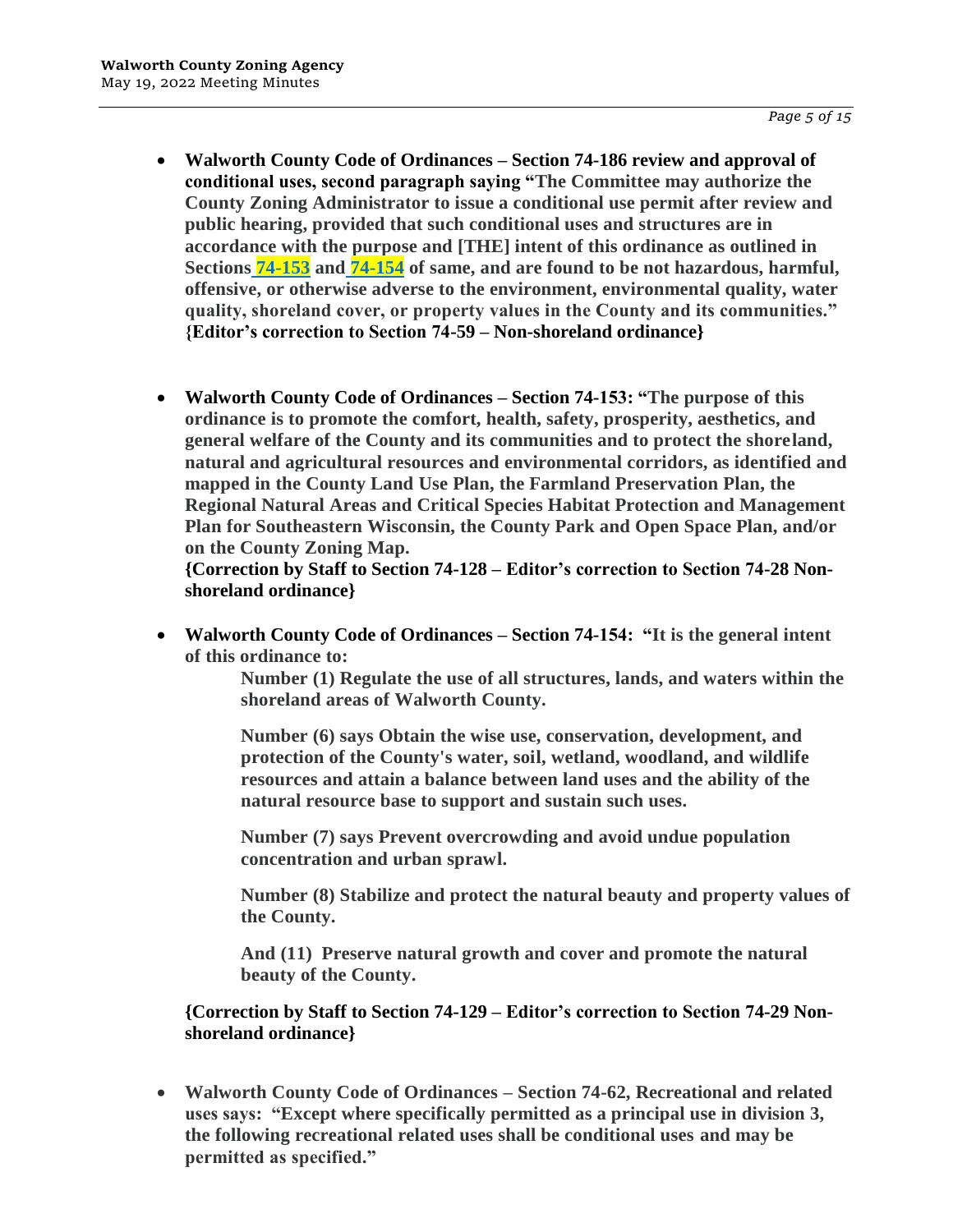**point (6) says "occupancy of a camping unit on a continuous year-round basis or utilization of a camping unit as a permanent abode or legal place of residence shall be prohibited."**

- **Walworth County Code of Ordinances – Section 74-53 - There is an accommodation for what I believe they are trying to do and that is in the P-2 zoning district. Under P-2 zoning, Institutional Park District under principal uses item c says "college dormitories." That's really what is being proposed for this camp is a dormitory setting.**
- **Wisconsin Act 67 - "However, local governments still have discretion in terms of whether or not something is listed as a conditional use in the zoning ordinance." "The fact that Act 67 talks about denial of a permit and the right challenge a denial in court shows the legislature did not take away all authority to deny an application for a conditional use permit."**

**I believe it's our duty to make sure that the use meets the criteria that we have for conditional use. It's not only our duty but our responsibility. I believe we would be setting a precedent if we approved this. The proposed use is not consistent with the intent of the ordinance. When this ordinance was drafted I don't believe that there was any thought that at some point that the recreational camp would become a dormitory for people that are going through some kind of an educational process to be able to quality for jobs. Is that a good thing? Absolutely. But is it a recreational use? It is not. And I think it's wrong to, it's just, it's not consistent with what the original intent of the ordinance.**

**Supervisor Laufenberg questions the requested rezone with the conditional use.**

**Staff clarifies the section references made were the Shoreland zoning ordinance and should be the Non-Shoreland Zoning - 74-128 and 74-129 non-Shoreland { Editor's correction to Section 74-28 and 74-29} and not 74-153 and 74-154 shoreland.**

**Supervisor Laufenberg is not comfortable with the amount of discussion to make a decision.**

**Supervisor Laufenberg requests discussion with the applicant regarding the town/county comparison and their willingness to agree with conditions no. 2, 3, 12, 15, 17 and 18.**

**Atty Richard Donner appears to respond to specific questions of the Committee.**

- **Annual review yes**
- **9p-9a quiet hours – No – prefers other rec camps hours. Prefers 11p to 7a**
- **No fireworks, music, or discharge of firearms – yes**
- **15 – fencing. Not oppose to fencing and willing to maintain existing fencing to the extent it exists. Natural buffer already existing.**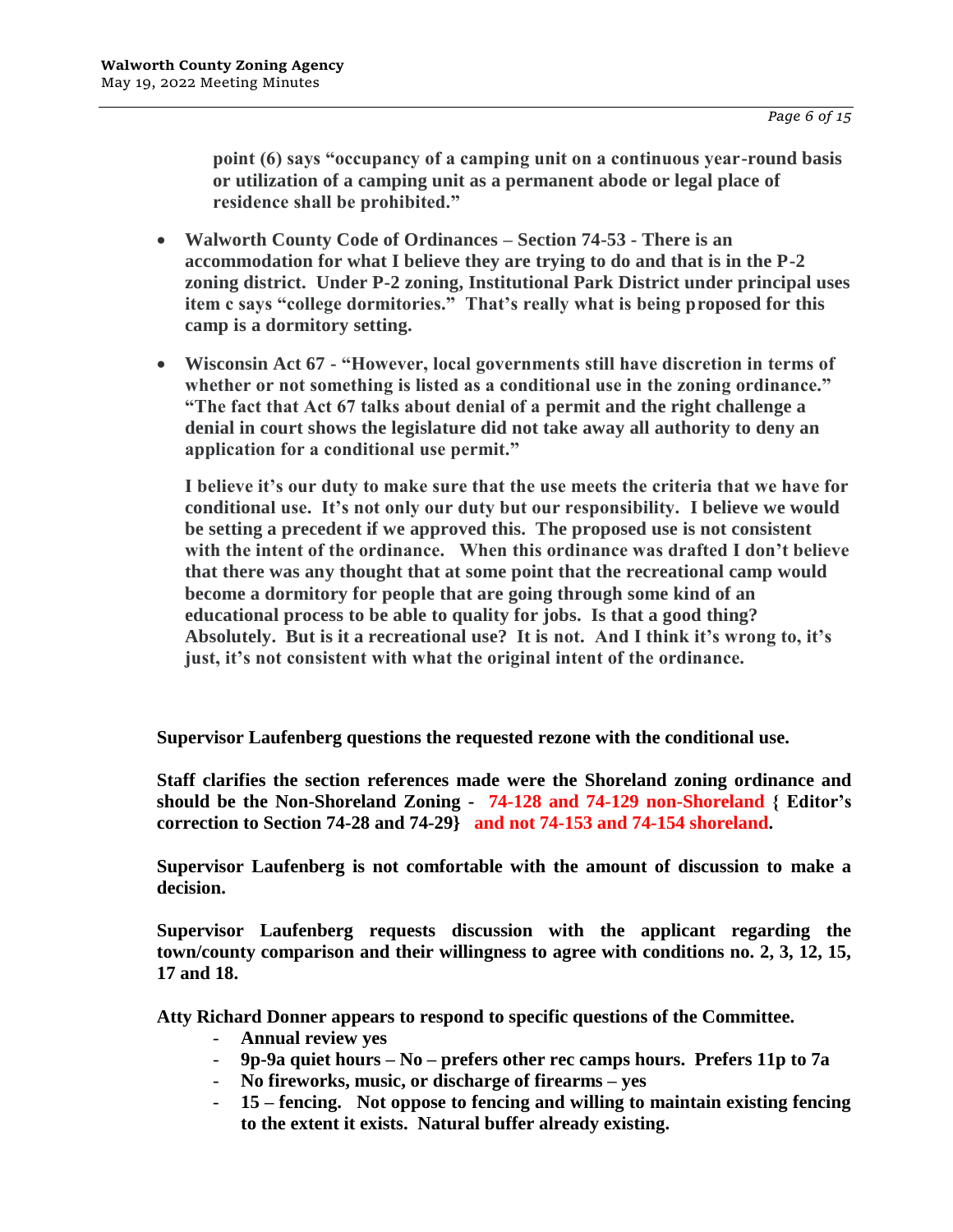- **17 – security to monitor and patrol on 6 hour intervals. There will be security – not sure about putting 4 times per 6 hour intervals. They will follow regulation 78. Always staff on the grounds.**
- **18 – Shuttle. Shuttle is not a –outside the scope of zoning – there is plenty of parking - there may be a shuttle – don't think it should be part of the zoning.**

**Motion to DENY carried. 5-favor 1-oppose 1-recused. Roll Call Vote: Chairman Simons – Aye Ms. Laufenberg - Nay Mr. Kuhnke – Aye Mr. Karbowski - Aye Mr. Van Dreser – Aye Mr. Stanek – Aye**

**Supervisor Pruessing – recused.** Disc Count # 5:13:59 – 5:48:09

Supervisor Pruessing returns to the meeting at 5:48 p.m.

3. **WILLOW RUN RV Condominium Association – Owner**, **Dan Christianson – President of Willow Run Board of Directors – Applicant**, Section 13, Sugar Creek Township. Alternatives to a year round caretaker quarters/property manager in one of the campground units. Tax Parcels GWR-All.

**Staff discusses conversations with the chairman of the condo association for Willow Run regarding alternatives for a care taker on-site. No alternatives were reached for a good opportunity for year round on-site caretaker. Applicant requests that since there was no public hearing, a refund of the fee. Committee provides direction to LURM to provide a refund of \$200.**

**Jim Van Dresser motions to issue a refund of the \$200 fee based upon staff statements that they were encouraged to apply for an amendment prior to knowledge it could not be granted. Seconded by Sue Pruessing. Motion carried. 7-favor 0-oppose.** Disc Count # 5:48:47 – 5:54:59

New Business - Ordinance Amendments –

- **TABLED – TO JUNE 2022 CZA HEARING – DUE TO REQUIRED 30 DAY WAIT PERIOD FROM APRIL 26, 2022 CZA MEETING.**
- 1. Walworth County Amendment to Section(s) 74-165, 74-174, and 74-241 of the Walworth County Code of Ordinances - Shoreland Zoning to incorporate 2021 Wisconsin Act 105 language and complete amendments required by WDNR for compliance with Wisconsin Administrative code NR115.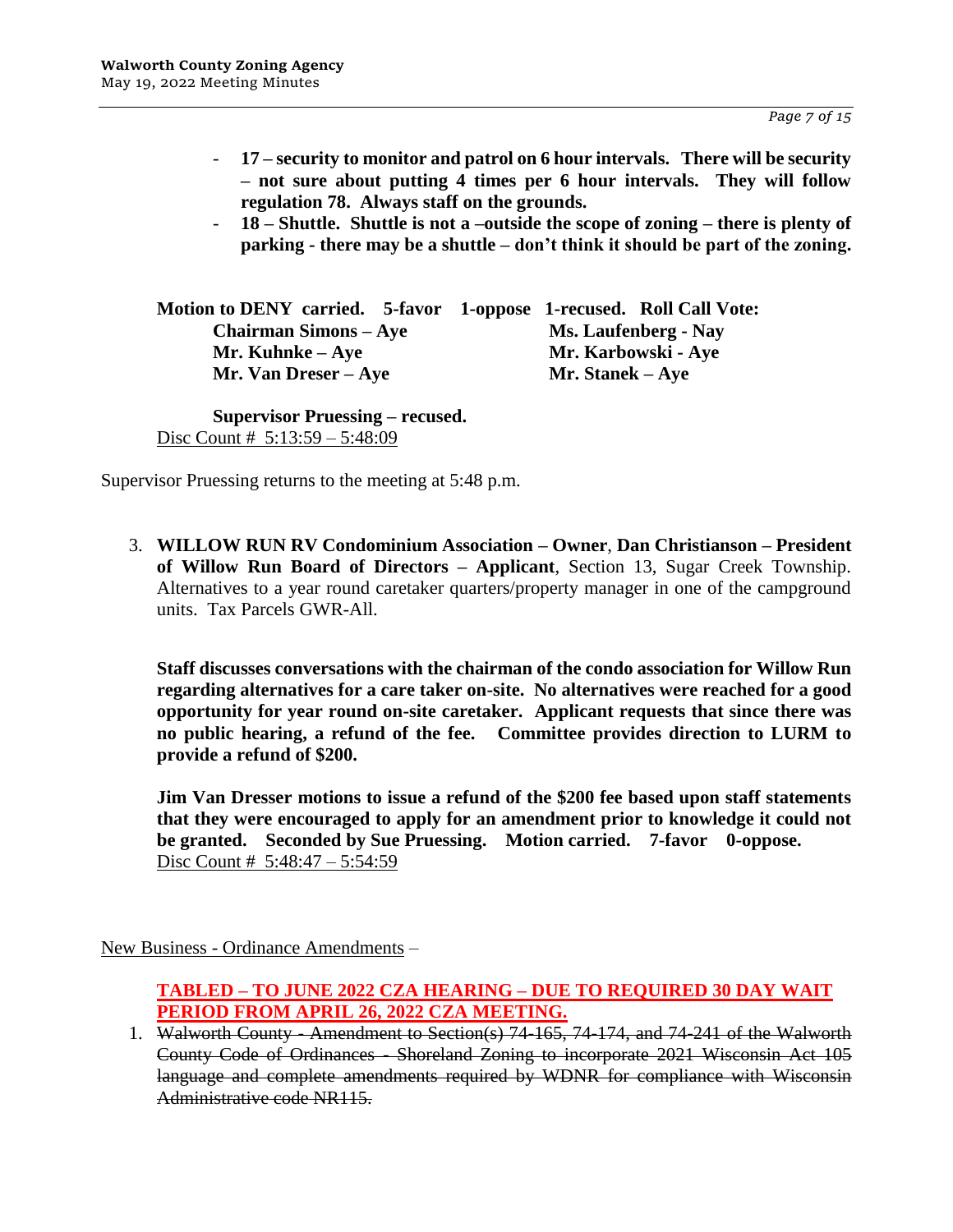1. **Eyecon, LLC C/O Tim Torkelson – Owner**, NE ¼ of Section 22, Delavan Township. Amendment of an existing conditional use for vehicle sales in the B-2 General Business District to allow tear down and reconstruct an existing sales building by less than 25% of the

existing structure size. Tax Parcel FIN 300051. **Amended May 19th, 2022 to allow for a less than 25% increase in the size of the vehicle sales stand. (See #1, 11, 12)**

#### NAME: TORKELSON-KUNES, **Eyecon,** LLC **– Tim Torkelson**.

TOWN: DELAVAN

A conditional use permit for vehicle sales for a used car lot as specified in Section 4.0 of the Zoning Ordinances, Walworth County, Wisconsin, on lands zoned B-2 General Business District, and described as follows:

#### Tax Parcel #FIN3 00051

Lots 37 & 38 of Block 2 of Inlet Oaks Subdivision No. 3, located in part of Sections 15 & 22, Town 2 North, Range 16 East, Walworth County, Wisconsin.

Has been **APPROVED** subject to the following conditions:

- 1. Approved as per plan submitted **for vehicle sale and amended May 19th, 2022 to allow for a less than 25% increase in the size of the vehicle sales building** with all additional conditions.
- 2. There shall be no outside storage of stock or trade other than the cars for sale.
- 3. All cars shall be parked in the marked spaces as identified on the approved plan of operations. Use capacity of the site shall be restricted by the cars capable of being parked in the marked spaces as identified on the plan. There shall be a maximum of 17 cars on the lot for sale. Two parking spaces for employees parking and two customer parking areas shall be available for a total of 21 spaces. The auto sales lot shall be used exclusively for auto sales. No other use of the lot shall be allowed including auto service or repair. All vehicles parking must be at least 15 feet back from the curb along state Hwy 50.
- 4. All outside lighting shall be shielded and directed on site. The lighting must meet with the Yerkes Observatory standards as set by the Illuminating Society of North America for Town review.
- 5. The off street parking area shall be graded and paved so as to be dust free and properly drained. All parking areas shall be clearly marked within 30 days of this approval.
- 6. Hours of operation shall be Monday through Thursday 8:00 a.m. to 8:00 p.m., Friday & Saturday, 8:00 a.m. to 6:00 p.m. and closed on Sunday.
- 7. The applicant must provide a landscaping plan for approval by staff or the Land Management Committee. The vision triangle, the area proposed by the sign and the back of the building area must be planted in lawn and or plantings. The landscaping plan must be submitted within 30 days and installed on site within 60 days of this approval.
- 8. The project must meet all applicable Federal, State, County and local regulations.
- 9. The applicant must obtain a sign permit from the State DOT and Walworth County.
- 10. Any changes to the character, intensity or use of this site not capable of being discerned by the Land Management Department as consistent with this approval must be brought before the Land Management Committee for additional conditional use review.

#### **11. The property owner has 60 days to bring the vision triangle and plantings area into compliance with condition #7 of this approval.**

**12, The enlarged building must be drawn on the existing 2002 conditional use site plan showing the parking area, the car storage areas, driveway access to the building, 15' curb setback and the vision triangle as required by ordinance.**

Dated this 15<sup>th</sup> day of April, 2002.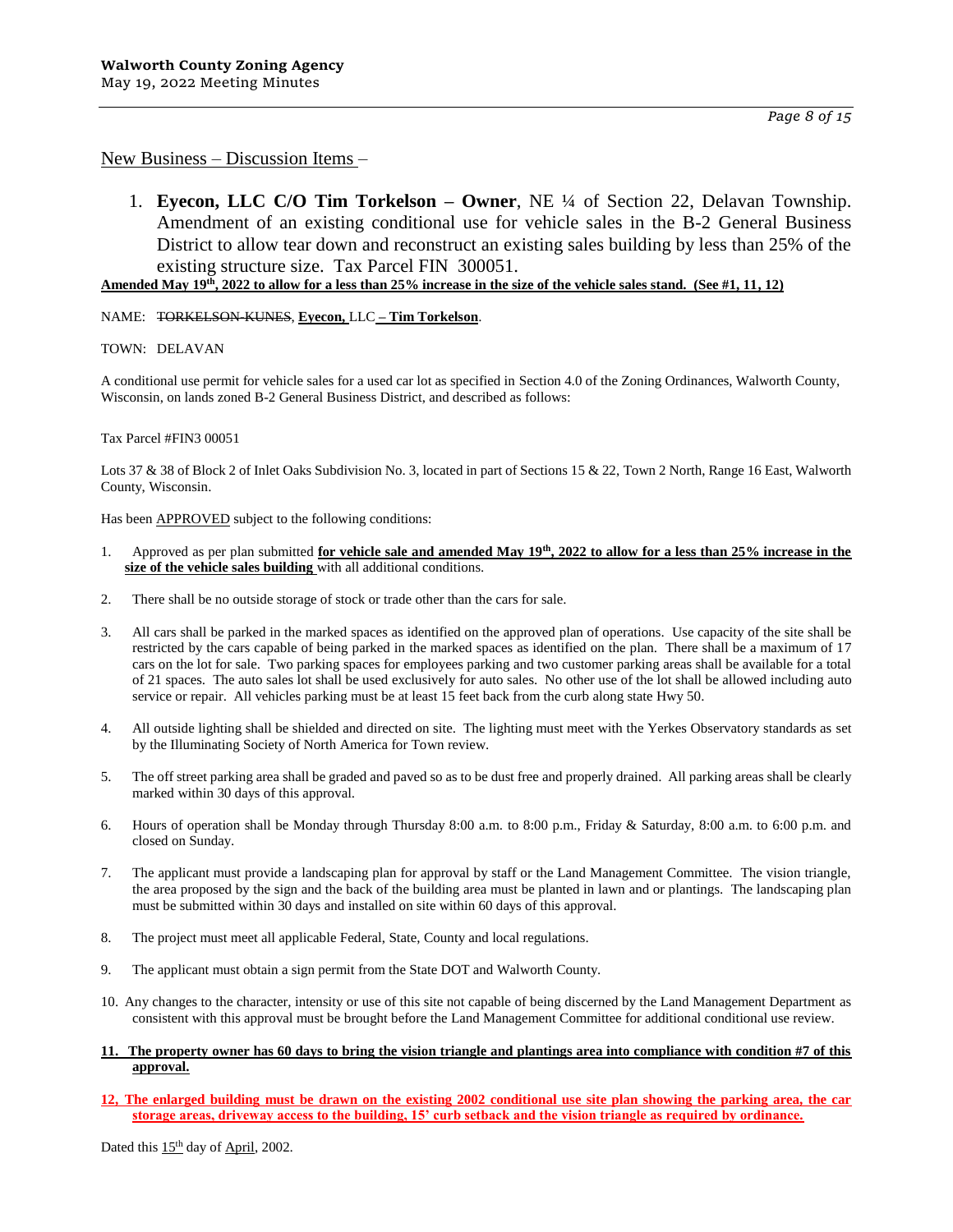*Page 9 of 15*

\_\_\_\_\_\_\_\_\_\_\_\_\_\_\_\_\_\_\_\_\_\_\_\_\_\_\_\_\_\_\_\_\_\_\_\_\_\_\_\_\_\_\_\_\_ LAND MANAGEMENT COMMITTEE ROBERT W. TILTON, CHAIRMAN

> **Staff presents request and issue with the vision triangle and planting areas of original conditional use. Staff presents conditions that would rectify this matter, with additional specific conditions.**

> **JoAnne Laubenberg motions approve with specified amended conditions. Seconded by Dennis Karbowski. Motion carried. 7-favor 0-oppose.** Disc Count # 5:55:09 – 6:00:26

### **6:00 p.m.:**

**Discussion regarding how the hearings are run with staff presentations and speakers on the applications, support and opposition.**

Ordinance Amendments – None

Rezones with Conditional Uses –

### **TABLED – NO TOWN DECISION**

1. **Justin & Christin Milbradt – Owners**, NW & SW 1/4s of Section 35, Spring Prairie Township. Rezone approximately 25.98 acres of land to match wetland boundary to field delineated conditions for a requested 7.5 megawatt solar panel project with conditional use approval for a utility. The project includes request for modification of setback requirements for crossing over the parcel boundary line between the two parcels on an approximately 50 acre project site. Parts of Tax Parcels O SP3500003 and 3A.

### Rezones –

1. **4D Development, LLP C/O Allen R. Day, Sr. – Owner**, NW ¼ of Section 31, Delavan Township. Rezone approximately 1.11 acres of R-2 Single Family Residential District (sewered) property to the A-1NC Prime Agricultural Land Holding District in order to attached the rezone area to an agricultural parcel to the south and provide access to the south property. Part of Tax Parcel FDUT 00023.

**Staff presents request. Kristin Belongia/RH Batterman speaks regarding the application. Speaking in FAVOR: Frank Kreml Jim Van Dreser motioned to approve. Seconded by Dennis Karbowski. Motion carried. 7-favor 0-oppose.**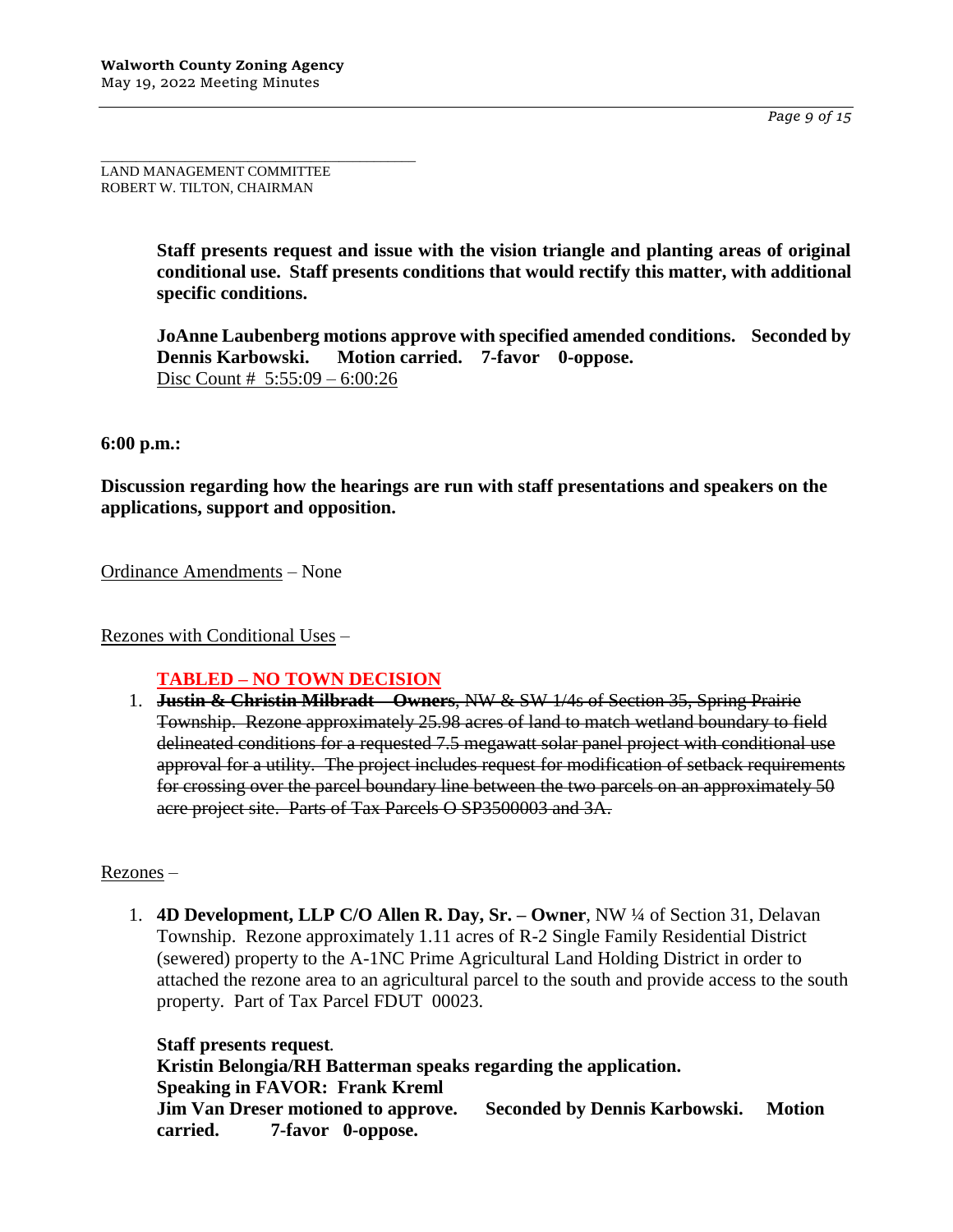The rezone petition will move forward to the June 14, 2022 Walworth County Board for possible action. Disc Count #  $6:07:40 - 6:14:35$ 

2. **Harold Deback Trust – Owner, Jeff Muenkel – Applicant**, NW ¼ of Section 20, Geneva Township. Rezone approximately 7.5 acres of land. Rezone approximately 6.3 acres A-1 Prime Agricultural District and 1.2 acres of C-4 Shoreland Wetland District to approximately 6.5 acres of C-2 Upland Resource Conservation District, .8 acre of C-4 Shoreland Wetland District and .2 acres of C-1 Lowland Resource Conservation District (non-shoreland wetland). Part of Tax Parcel J G 2000003.

**Staff presents request and is consistent with farmland preservation with land having irregular shape, are not shown as agricultural on the land use plan and areas are wooded.**

**Jeff Muenkel speaks regarding the application.**

**Richard Kuhnke, Sr. motioned to approve. Seconded by Jim Van Dreser. Motion carried. 7-favor 0-oppose.**

The rezone petition will move forward to the June 14, 2022 Walworth County Board for possible action. Disc Count # 6:14:39 – 6:20:00

Conditional Uses –

1. **Net Worth, LLC C/O Chad J. Karl – Owner**, NW ¼ of Section 12, Sugar Creek Township. Conditional Use permit review and approval for the construction of a storage building on land zoned B-2 General Business District. Part of Tax Parcel GBH 00001.

General:

- 1. Approved as per plan submitted for an indoor storage facility on the same parcel as a financial planning office as a Planned Unit Development (PUD) as per plan submitted with all additional conditions.
- 2. No general public sales allowed from the storage facility. No business activities other than specified in the plan of operations may be conducted from out of the storage facilities.
- 3. On site hours of operation shall be from 6:00 a.m. to 6:00 p.m. seven days a week.
- 4. Must meet all applicable Federal, State, County and local regulations.
- 5. Outside lighting shall be shielded and directed on site.
- 6. The applicant must obtain all required zoning permit approvals including a sign permit if different from the present sign.
- 7. No burning of waste materials from the storage facilities shall occur on site.
- 8. The applicant must obtain the required Town, County and/or State Highway approval for the access.
- 9. The applicant must obtain a County Land Disturbance Erosion Control and Stormwater Management permit from the County Conservation Office if required by ordinance.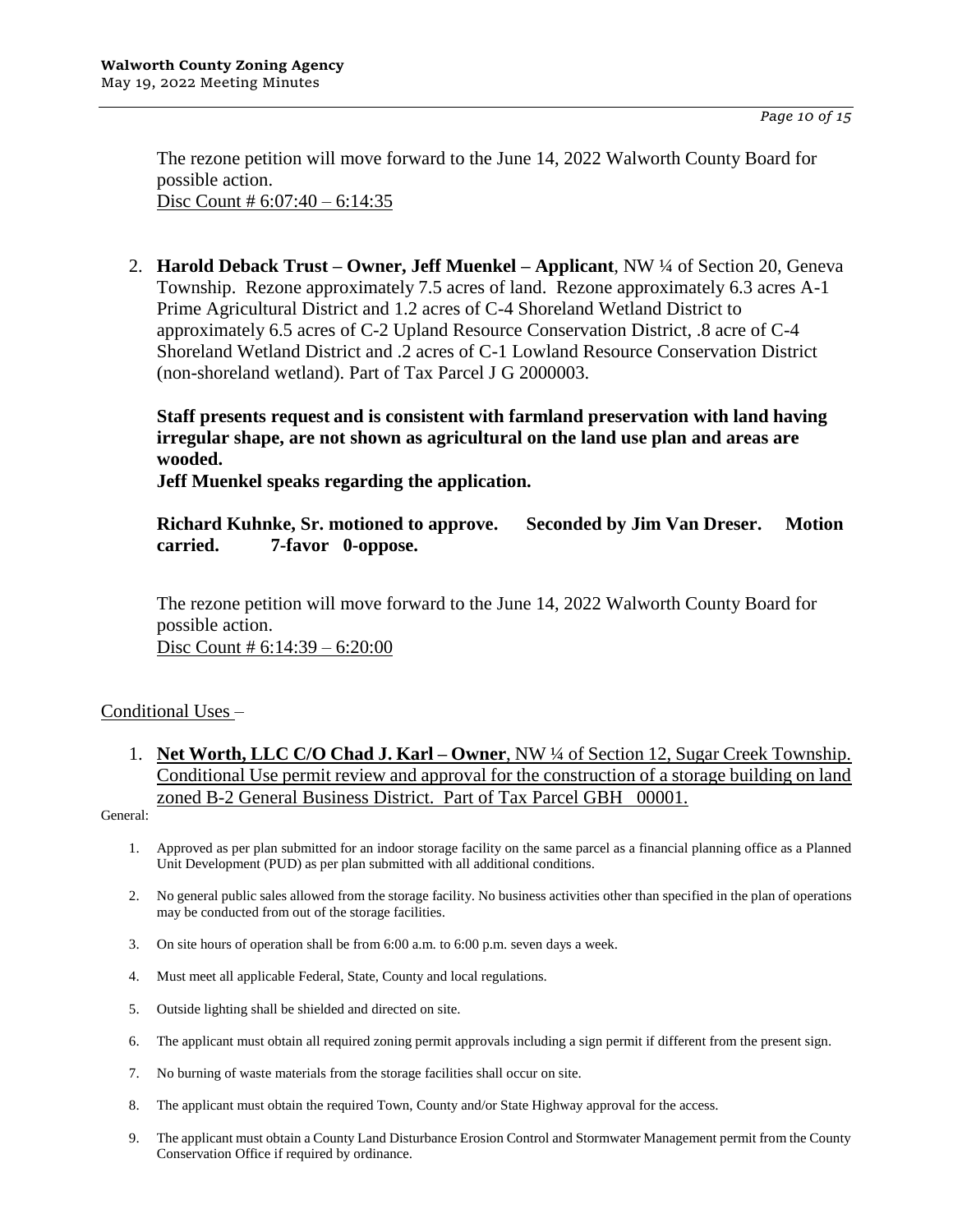*Page 11 of 15*

- 10. All cars shall be parked in the marked spaces as identified on the approved plan of operations. Use capacity of the site shall be restricted by the cars capable of being parked in the marked spaces as identified on the plan. Parking must meet with requirements of the county zoning ordinance. The off street parking area shall be graded and surfaced so as to be dust free and properly drained. All parking areas shall be clearly marked. All parking must be in compliance with County requirements within 60 days of this approval.
- 11. The project site must be kept neat, clean, and mowed in all areas.
- 12. No equipment may be stored in the outside storage area without additional County approval.
- 13. If the Land Management Department determines that changes in either the character of the use or the intensity of the use are not consistent with this approval, then those changes must be brought before the County Zoning Agency for approval.
- 14. Failure to actively exercise this conditional use within three years of the approval date shall result in automatic dismissal without prejudice. The property owner may request a time extension for actively exercising the conditional use. A time extension for actively exercising the conditional use must be requested in writing during the original three-year period. Any extension requested during the three-year active exercise period greater than one year beyond the original three-year period shall require additional Town and County committee approvals.

Specific:

**Staff presents request.**

**Chad Karl speaks regarding the application. Additional information is provided to the Committee including plans and drawings.** 

**Dennis Karbowski motioned to approve. Seconded by Sue Pruessing. Motion carried. 7-favor 0-oppose.**  Disc Count # 6:20:06 – 6:28:16

### **TABLED – NO TOWN DECISION**

- 2. **David A. and Kathleen L. Thate – Owners, Wisconsin Electric Power Company dba We Energies - Applicant**, NW ¼ of Section 1, Lyons Township. Conditional use approval to allow WE Energies to construct and operate a gas regulator station site as a utility on an approximately 1.05 acres fenced in area on lands zoned A-1. Part of Tax Parcel N LY 100006D.
- 3. **1341 Beach Road LLC - Owner, D1341 Associates, LLC – c/o Tom P. Demuth Member, / Managing Director Summit Smith Development - Applicant**, Section 9, East Troy Township. Conditional use approval for a hotel with 68 guest rooms containing no kitchens, a coffee shop, a central commercial kitchen and retaining walls all served by a holding tank and on-site well and use of boat slips by guests of the hotel on an approximately 2.94 acre parcel of land zoned B-3 and R-1. Tax Parcel P ET 900001D.

General Conditions:

2. The project must meet with all State, Federal and local approvals.

<sup>1.</sup> The conditional use is approved for a hotel with 68**0** guest rooms containing no kitchens, a coffee shop, a central commercial kitchen and retaining walls all served by a holding tank and on-site well currently serving the property and use of boat slips by guests of the hotel on an approximately 2.94 acre parcel of land zoned B-3 and R-1 as per the plan submitted with all additional conditions.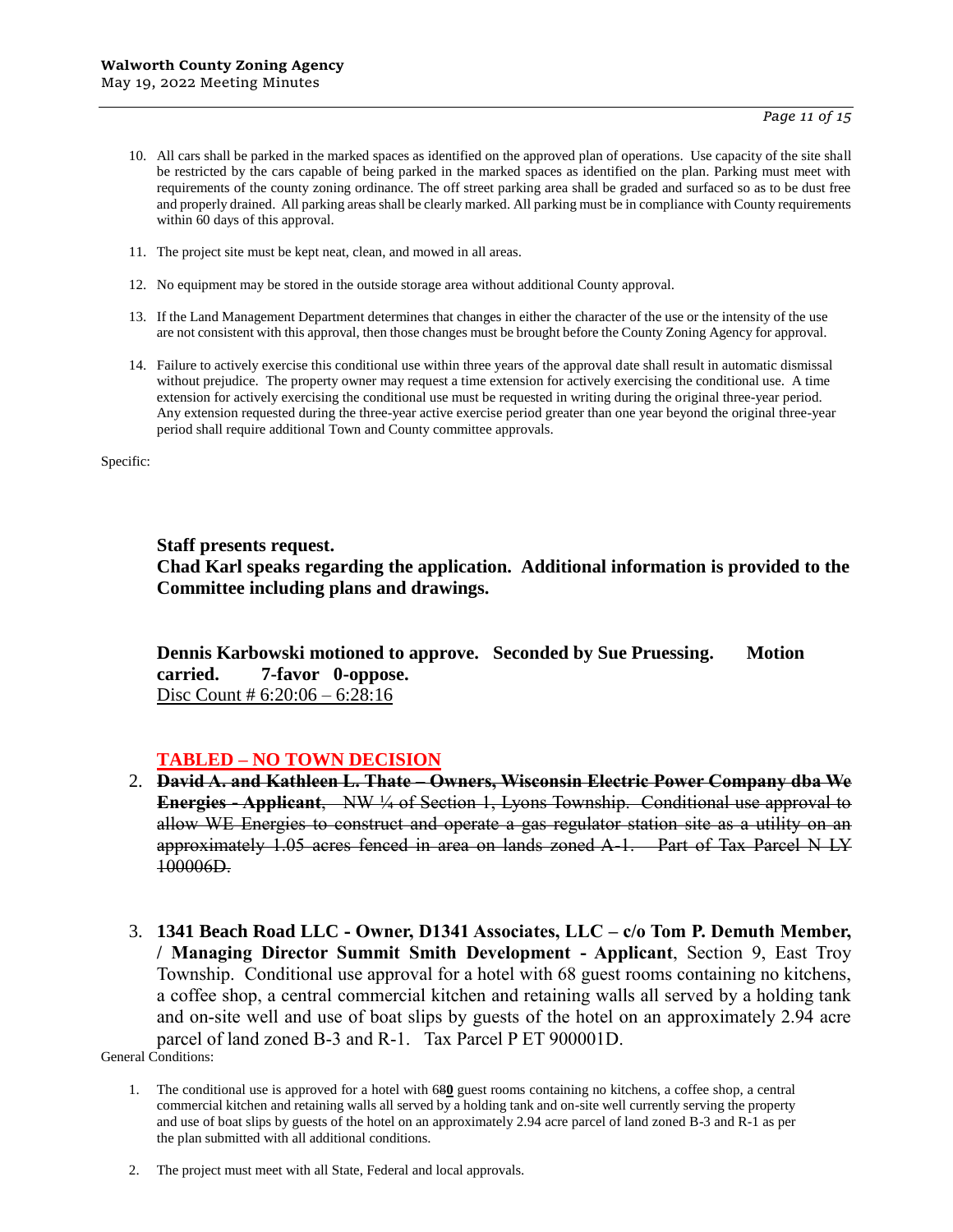- 3. The applicant must obtain the required County Zoning permits including sign permits meeting with all ordinance requirements for construction of structures on site.
- 4. This permit does not include conditional use approval for any amenity that is not specifically identified on the project plans as approved.
- 5. The applicant must obtain an approved Land Disturbance, Erosion Control and Stormwater permit from the Land Conservation Department if required by Ordinance.
- 6. The project site must meet with all County sanitary requirements prior to being used as a hotel.
- 7. The property owner shall be responsible for removal of all garbage and refuse from the site on the regular scheduled garbage pick-up days.
- 8. All lighting must be shielded and directed on to the property.
- 9. All parking shall be as identified on the approved plan of operations. Use capacity of the site shall be restricted by the cars capable of being parked in the marked spaces as identified on the plan. Parking must meet with requirements of the county zoning ordinance parking standards. The off street parking area shall be graded and surfaced so as to be dust free and properly drained. All parking areas shall be clearly marked.
- 10. Access to the site must be as identified on the site plan.
- 11. The property owner shall be responsible for monitoring parking for the hotel. It shall be the responsibility of the hotel management to assure that all guest vehicles including boat trailers and recreational vehicles and recreational equipment all park in the approved hotel parking areas (Add to the on-site rules of operation).
- 12. There shall be no parking on the public roadways by users of the hotel (Add to the on-site rules of operation).
- 13. Use of the grounds shall be limited to normal use as a hotel as stated in the plan of operations. The hotel shall be for transient use only. No stays of 30 days or longer shall be allowed. The units shall be rented out as hotel rooms by a hotel management agency (Agency). The Agency shall keep records of all occupancies and lengths of occupancies for each unit that may be reviewed at any time by the County or Town to assure the transient use of units.
- 14. The applicant must obtain adequate liability insurance and keep the insurance current during the life of this conditional use.
- 15. The total capacity of the hotel shall be limited to that specified in the approved plan of operations as \_\_\_\_ guests per hotel room and be consistent with capacity stated for sizing of the sanitation holding tank.
- 16. The property owner shall be held solely responsible for addressing all restrictive covenants beyond those enforceable by County regulations.
- 17. All perimeter fencing shall be maintained as identified on the project plan.
- 18. The property owner shall submit a list of all contact information for parties responsible for management of the use of the hotel to the County and Town and keep the list current after any transfer of property ownership or management change.
- 19. The owner of the property shall release, indemnify and hold harmless Walworth County and its agents and employees from all liability, claims, demands, causes of action, costs, or losses for personal injuries, property damage or loss of life or property as a result of exercising this approval.
- 20. Any changes to the character, intensity or use of this site not capable of being discerned by the Land Management Department as consistent with this approval must be brought before the County Zoning Agency for additional conditional use review.
- 21. Failure to actively exercise this conditional use within three years of the approval date shall result in automatic dismissal without prejudice. The property owner may request a time extension for actively exercising the conditional use. A time extension for actively exercising the conditional use must be requested in writing during the original three year period. Any extension requested during the three year active exercise period greater than one year beyond the original three year period shall require additional Town and County committee approvals.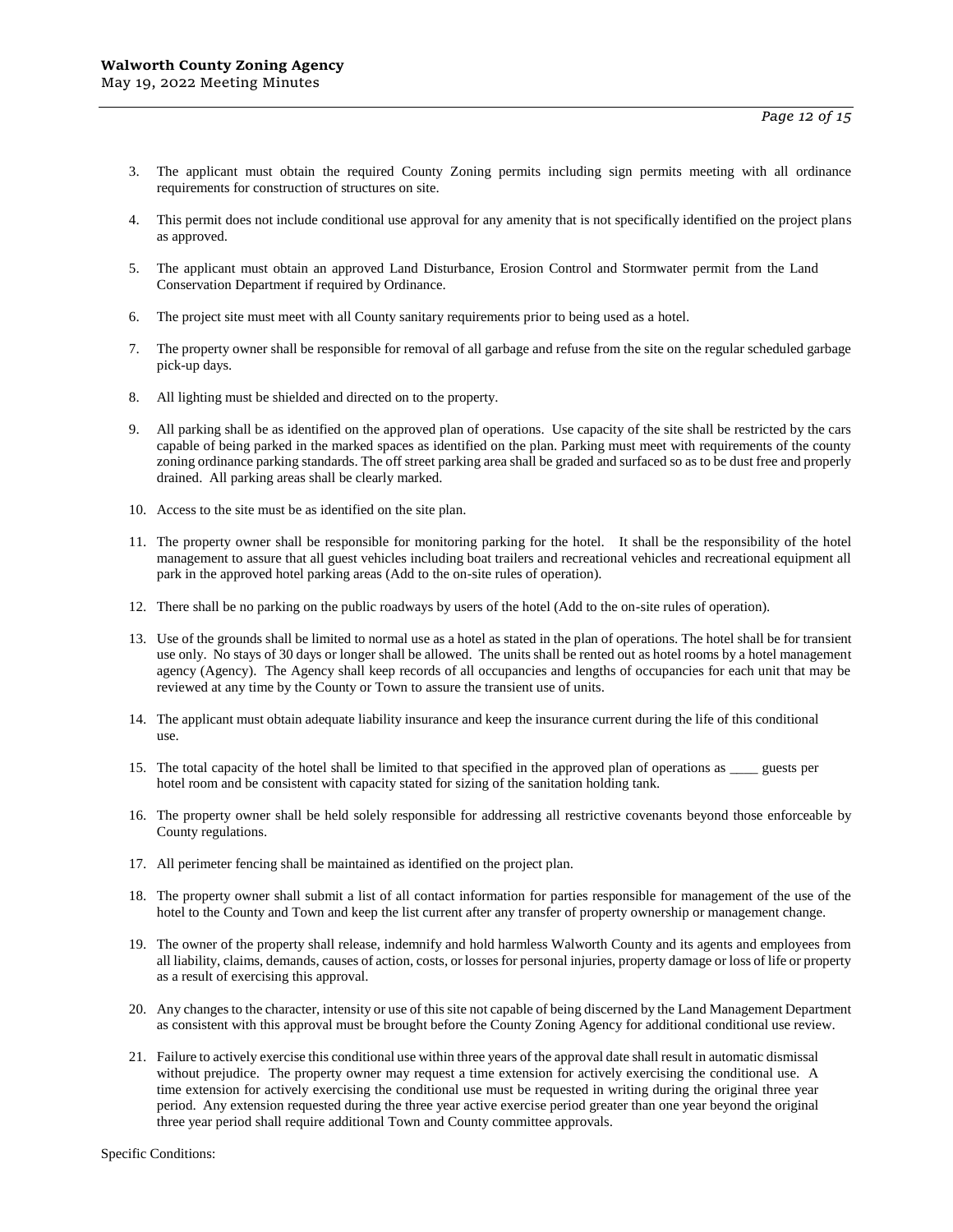- 22. This approval is for use of the structure as a hotel. There shall be no conversion of the hotel or hotel unit into a multi-family residential structure or use of the commercial kitchen as restaurant without proper zoning approval.
- 23. All outside burning shall be required to obtain local burn permit approval if required prior to being conducted on site.
- 24. This conditional use is subject to approval of the on-site rule of operation by the Zoning Office consistent with the zoning code and this conditional use approval.
- 25. A copy of the on-site rules of operation shall be provided for the conditional use file.
- 26. A copy of the on-site rules of operation shall be provided to each registered occupant of the hotel. (Add to the on-site rules of operation)
- 27. No camping shall be allowed outside of the hotel identified on the approved plan. (Add to the on-site rules of operation)
- 28. Check-in for the hotel shall be from 7:00 a.m. to 9:00 p.m. Checkout from the Hotel Lodge shall be from 7:00 a.m. to 11:00 a.m. (Add to the on-site rules of operation)
- 29. Sufficient adult supervision must be present at all times on the hotel property. (Add to the on-site rules of operation)
- 30. There shall be no special events held on the property involving visitation by day guests outside of the registered occupants of the hotel. (Add to the on-site rules of operation)
- 31. Use of the lake pier(s) shall be limited to the registered occupants of the hotel. (Add to the on-site rules of operation)
- 32. There shall be no off shore mooring of boats without proper State and local approvals. (Add to the on-site rules of operation)
- 33. There shall be no more than four household pets, which shall be required to be owned by the registered occupants of the hotel, allowed on the property without zoning approval for a kennel. (Add to the on-site rules of operation)
- 34. Property owner shall be responsible for the enforcement of quiet hours between the hours of 11:00 p.m. and 7:00 a.m. (Add to the on-site rules of operation)
- 35. There shall be no burning of any type allowed outside including the use of fireworks (Add to the on-site rules of operation).
- 36. There shall be no burning of garbage or refuse allowed on site. (Add to the on-site rules of operation)

#### **Staff presents request.**

**Tom DeMuth speaks regarding the application. Clarifies that Summit Smith is not a part of this proposal. Applicant gives presentation regarding the application Dr. Pradap N Singh speaks regarding his background and engineering in soil and water.**

**Speaking in FAVOR: Rick Hedberg via phone; Jackie Crivello via phone; Judy Neudorff via phone; John Tamuzian, Rick Neudorff, Sherry Leka.**

**Speaking in OPPOSITION: Organized opposition: Robert Nauta/RJN Environmental Services, LLC and Atty Mike Bauer for Lake Beulah Lake District with handouts; John Finney via phone, Joe Klarkowski/Town of East Troy with handouts, Michelle Reyes/TET Supervisor, Scott Nielsen, Patricia Cook, Brian Bellew/Lake Beulah Protective and Improvement Association (LBPIA), Tim VandenBogart/LBPIA, Barbara Church/TET Supervisor, Justin Lee.**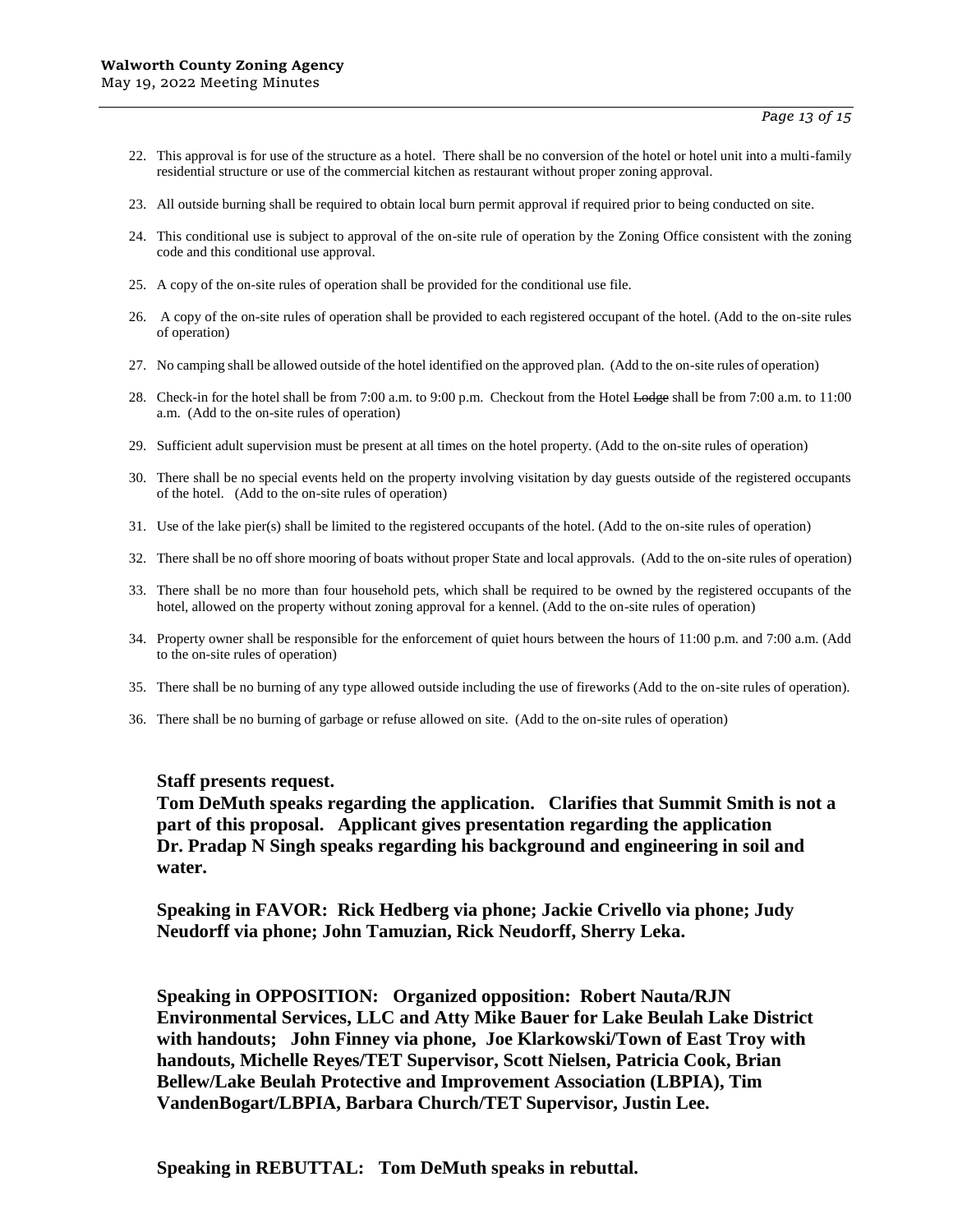## **7:45 p.m. Committee members take a break.**

#### **7:57 p.m. meeting is called back to order.**

### **Dennis Karbowski motioned to TABLE this matter to June, 2022 to obtain information concerning:**

- 1. drone video of high and low/street view, like you were driving it down the road, bridges, or a person walking the site, coming in and out, where are the other residents in relationship to where this is
- 2. issue with the environmental study environmental impact statement are willing to have an environmental impact statement
- 3. the wells/well study what average water consumption is for a hotel, doing a pumping test? - So two things there, what the requirements are and # 2 is if the applicant would be will have to have a test, well study.
- 4. the runoff, would that not be handled by our normal procedures of getting a permit
- 5. a DNR permit requirement (built in the CU as a standard condition)
- 6. very official looking FFC and Decision can you explain what this is? that's a request again that we can have for additional information should this be tabled to get counsel's input on the draft that's there.
- 7. parking in the right of way. Could we get a clarification on that one as well. (MATT: I don't know of any parking in the road right of way now under the modified plan.)
- 8. whether or not the neighbors have a deed restriction on the property that allows them to access through the parking lot, that would require a title search to see if there is anything on the deed that involves neighbors. (MICHAEL: that's a civil matter between the neighbors and the property owner.)
- 9. clarify is there a hard pan layer between 190 and 230 feet, just like the engineer from the applicant said - asking the applicant in part of their well study to you know, to have it determined
- 10. impervious surface, if there is any mitigation that needs to be done to be in compliance there.

**Seconded by Jim Van Dreser. Motion carried. 7-favor 0-oppose.**  Disc Count #  $6:28:24 - 8:16:23$